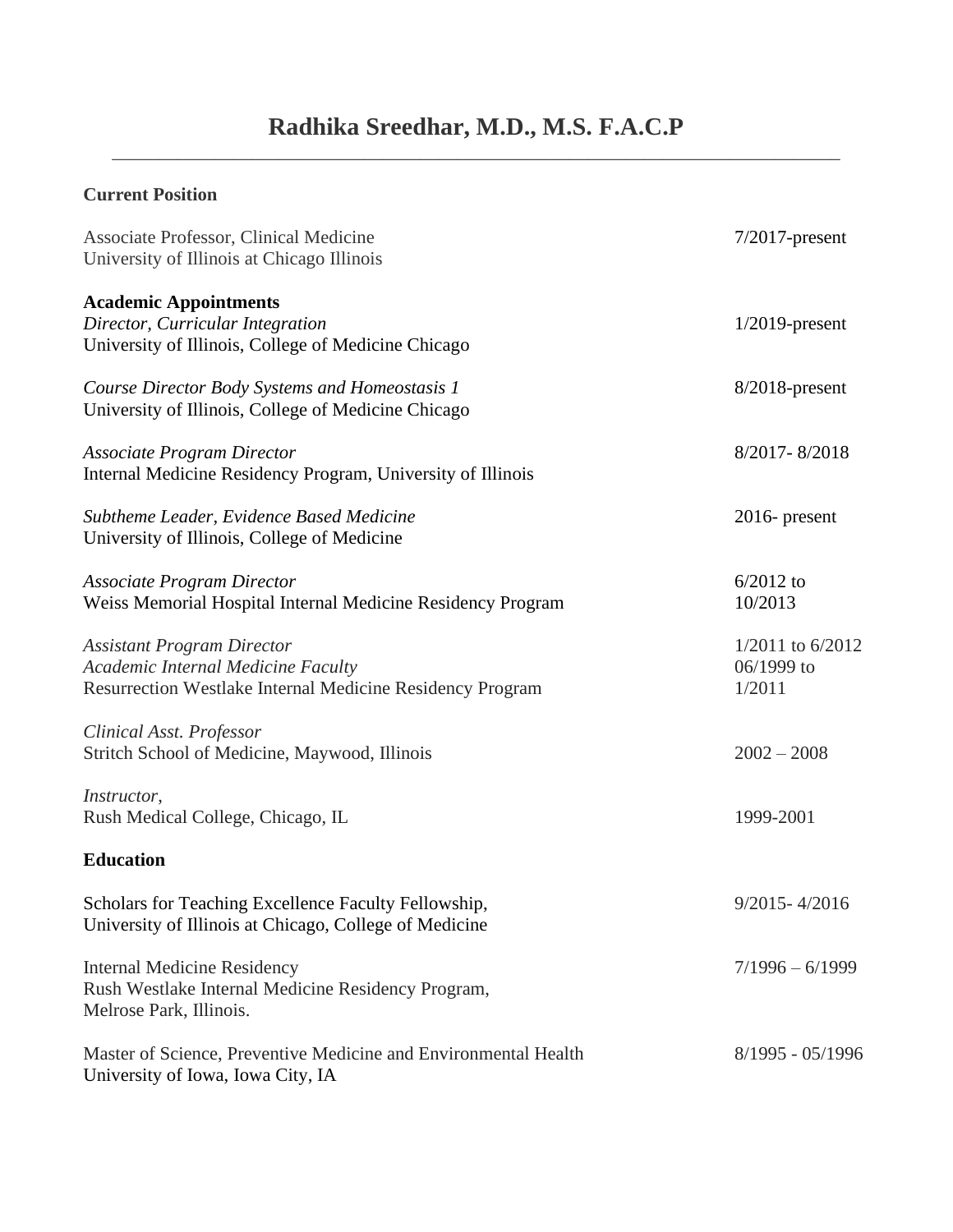| M.B.B.S<br>University of Madras<br>Kilpauk Medical College, India                                                                      | $8/1987 -$<br>02/1993 |
|----------------------------------------------------------------------------------------------------------------------------------------|-----------------------|
| <b>Board certification</b><br>American Board of Internal Medicine                                                                      | 1999-2029             |
| <b>Advanced Cardiac Life Support</b>                                                                                                   | 2020-2022             |
| <b>Basic Life Support</b>                                                                                                              | 2020-2022             |
| IHI Open school Basic certificate in Quality and Patient Safety                                                                        |                       |
| <b>Medical licensure</b><br>Illinois, Full                                                                                             |                       |
| <b>Certificate courses</b><br>Advanced Instruction and Assessment with Simulated Patients Workshop,<br>Department of Medical Education | 4/2017                |
| Giving Effective and Constructive Feedback in Health Professions Education,<br>Department of Medical Education                         | 9/2016                |
| Case Writing and Working with SP Trainers, Department of Medical Education                                                             | 8/2016                |
| <b>Other Positions and Employment</b>                                                                                                  |                       |
| Assistant Professor, Clinical Medicine, UIC                                                                                            | 10/2013-7/2017        |
| Veterans Affairs Hospital, Hines, Illinois                                                                                             | $9/2012 - 6/2018$     |
| Weiss Memorial Hospital, Chicago, Illinois                                                                                             | 6/2012-10/2013        |
| Westlake Medical Associates, Melrose Park, Illinois                                                                                    | 7/1999-6/2012         |
| <b>Professional Memberships and Activities</b>                                                                                         |                       |
| Illinois State Medical Society                                                                                                         | 2018-                 |
| American College of Physicians member                                                                                                  | 1999-                 |
| American Medical Association and Chicago Medical Society                                                                               | 1999-2000             |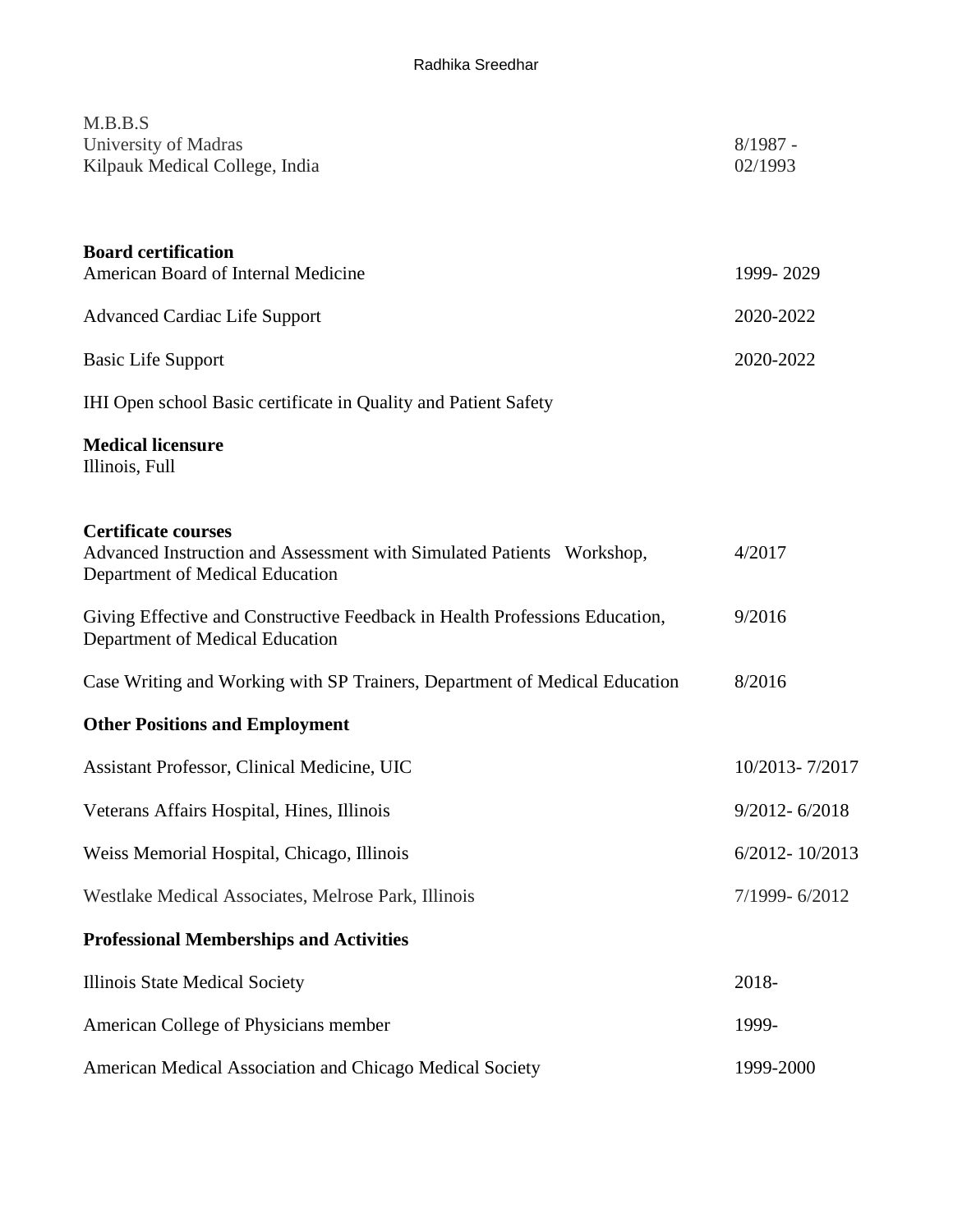## **Honors and Awards**

| UIC General Medicine Attending of the year Award                                                                                                                                                | 2018-2019  |
|-------------------------------------------------------------------------------------------------------------------------------------------------------------------------------------------------|------------|
| UIC General Medicine Attending of the year Award                                                                                                                                                | 2017-2018  |
| Immunization Champion, American College of Physicians, Northern Illinois<br>Chapter                                                                                                             | 2016-2017  |
| Fellow, American College of Physicians                                                                                                                                                          | $2015 -$   |
| Rising Star, Westlake Hospital                                                                                                                                                                  | Oct 2011   |
| Golden Apple Award in recognition of outstanding contributions to the intellectual<br>development of internal medicine residents, Resurrection Westlake Internal<br>Medicine Residency Program. | 2010-2011  |
| Resurrection Westlake Award in recognition of contribution to Research and<br>Quality Improvement at Westlake Hospital,                                                                         | 2009       |
| Golden Apple Award in recognition of outstanding contributions to the intellectual<br>development of internal medicine residents, Resurrection Westlake Internal<br>Medicine Residency Program. | 2004-2005  |
| Second Place in Research RUSH / Westlake Internal Medicine Residency Program                                                                                                                    | 1999       |
| Intern of the Year at RUSH / Westlake Internal Medicine Residency Program                                                                                                                       | 1996-1997  |
| National Merit Scholar                                                                                                                                                                          | 1985       |
| <b>Committee Assignments and Administrative Services</b>                                                                                                                                        |            |
| Member, Drug Utilization Review Board, State of Illinois<br>Health Care and Family Services                                                                                                     | 2019-      |
| <b>External Education Subcommittee</b><br>Senate Committee on Educational Policy, UIC                                                                                                           | $9/2018 -$ |
| <b>UIC</b> Senate                                                                                                                                                                               | $9/2018 -$ |
| Phase 1 Subcommittee College of Medicine                                                                                                                                                        | $9/2017 -$ |
| Clinical Competency Committee, UIC Internal Medicine Residency                                                                                                                                  | 2014-      |
| Associate Chief, Quality Improvement,<br>Dept of Academic Internal Medicine, UIC                                                                                                                | 2017-2018  |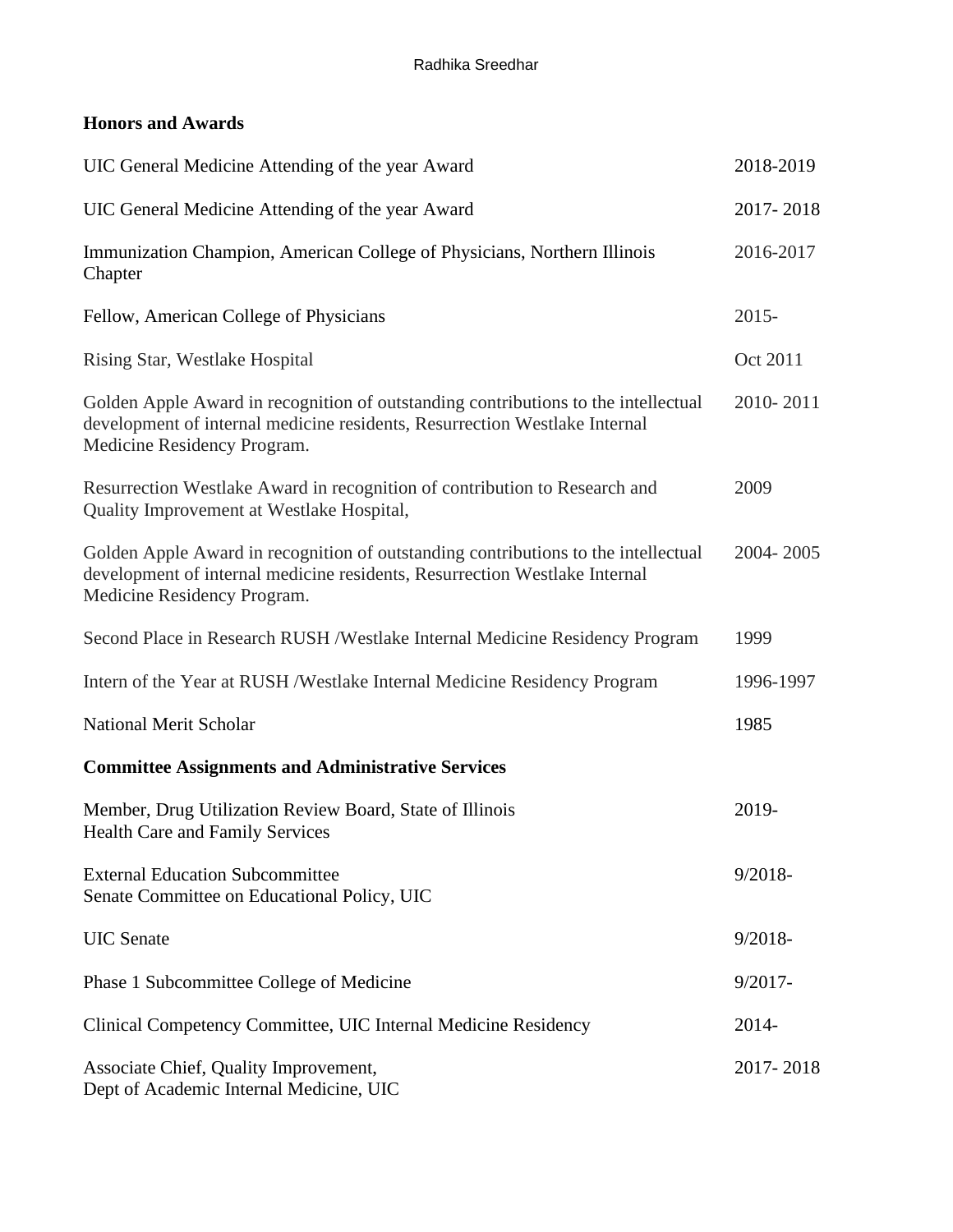| Medication Safety Review Committee, UIC                                                                                                                                                                                                                                                                                                                            | 2014-2018 |
|--------------------------------------------------------------------------------------------------------------------------------------------------------------------------------------------------------------------------------------------------------------------------------------------------------------------------------------------------------------------|-----------|
| Course Director Committee, UIC College of Medicine.                                                                                                                                                                                                                                                                                                                | 2015-2017 |
| Utilization Management Committee, Weiss Hospital                                                                                                                                                                                                                                                                                                                   | 2012-2013 |
| Pharmacy and Therapeutics Committee, Weiss Hospital                                                                                                                                                                                                                                                                                                                | 2012-2013 |
| Graduate Medical Education Committee, Weiss Hospital                                                                                                                                                                                                                                                                                                               | 2012-2013 |
| Chair Pharmacy and Therapeutics committee, Westlake Hospital                                                                                                                                                                                                                                                                                                       | 2009-2011 |
| Medical Executive Committee – ex officio member                                                                                                                                                                                                                                                                                                                    | 2009-2011 |
| <b>Institutional Review Board, Westlake Hospital</b>                                                                                                                                                                                                                                                                                                               | 2008-2012 |
| Pharmacy and Therapeutics Committee, Westlake Hospital                                                                                                                                                                                                                                                                                                             | 2005-2012 |
| Clinical Competency Committee, Westlake Internal Medicine Residency                                                                                                                                                                                                                                                                                                | 1999-2012 |
| <b>Clinical practice, interests, and accomplishments</b>                                                                                                                                                                                                                                                                                                           |           |
| <b>Research interests</b><br>Contract Award from Iowa Foundation for Medical Care \$25,000 award to SHARE<br>USA for Screening for Obesity and Diabetes among Adolescents- SODA. I was the<br>PI for this project and applied for the grant and implemented the project after<br>receiving the funding.                                                            | 2011-2012 |
| Contract award from BCBS and IHA \$ 25,000 award to Weiss Memorial Hospital<br>for PREP CPC to determine if promoting goals of care discussion would result in<br>preventing readmissions and reduce hospitalization. I was the point person at Weiss<br>for implementing education regarding goals of care across the residency program<br>and to the physicians. | 2012-2013 |
| <b>National presentations</b>                                                                                                                                                                                                                                                                                                                                      |           |
| Faculty Moderator MKSAP LIVE Online Study Hall                                                                                                                                                                                                                                                                                                                     | 2016-2017 |
| <b>Bibliography</b>                                                                                                                                                                                                                                                                                                                                                |           |
| <b>Publications</b><br>Y. Huang, MS <sup>*</sup> ; M. Viner, MD; T. Patel, MD; <b>R. Sreedhar</b> MD, MS<br>Hereditary Cardiac Amyloidosis: A Case Report<br>Open Journal of Medical and Clinical Case reports. Volume 3 (2017) Issue 3                                                                                                                            | 2017      |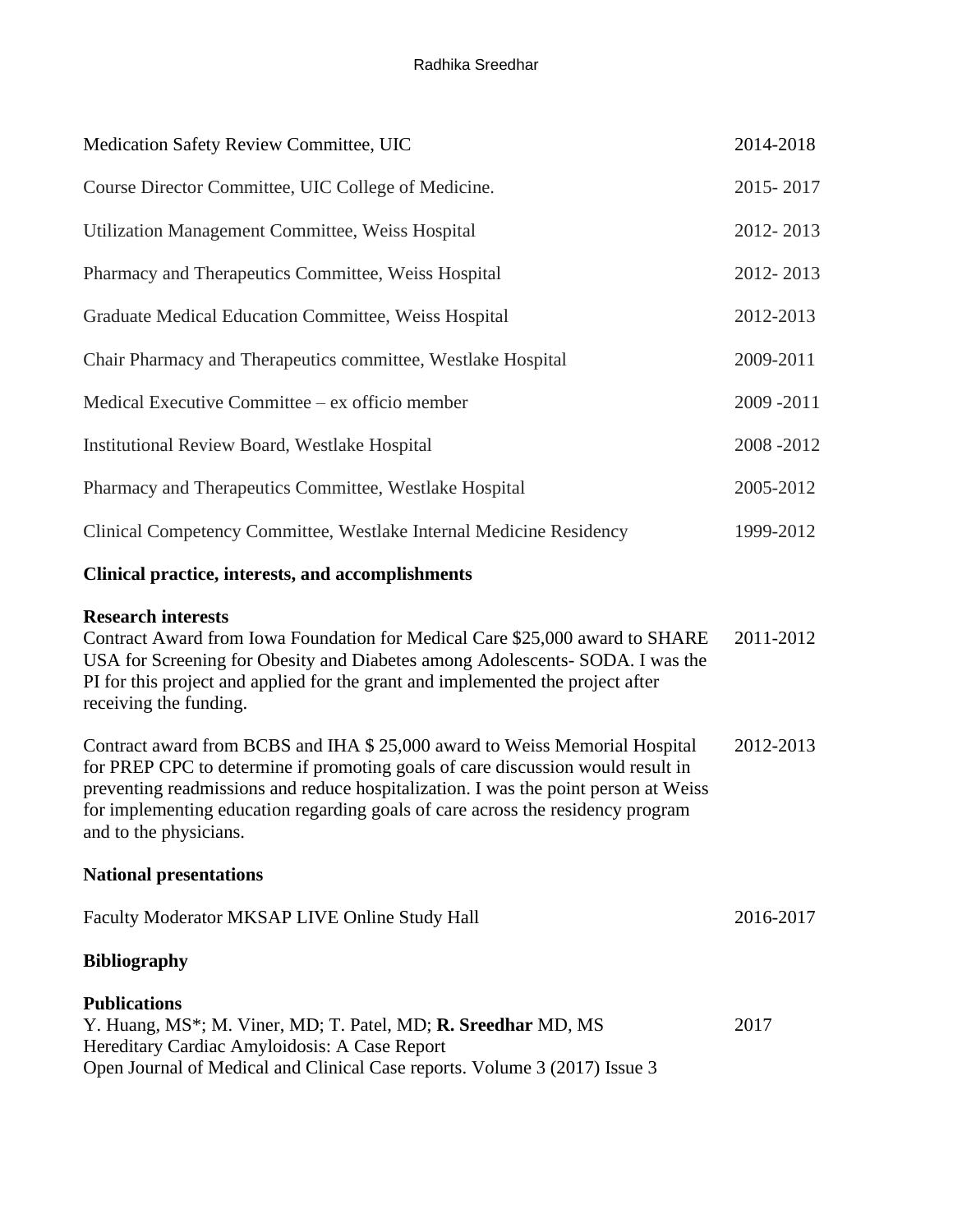| F. Khasawneh, MD, R. Sreedhar M.D., V. Chundi, MD. Strongyloides<br>Hyperinfection: An Unusual Cause of Respiratory Failure. Annals of Internal<br>Medicine. 2009 Apr; 150(8): 570-571. Cited in PubMed; PMID: 19380864.                                                                                                      | 2009 |
|-------------------------------------------------------------------------------------------------------------------------------------------------------------------------------------------------------------------------------------------------------------------------------------------------------------------------------|------|
| P. Modi, MD, MPH, V. Yadava, MD, FCCP, FACP, R. Sreedhar MD, MS, F.<br>Khasawaneh, MD, R. Balk, MD, FCCP, FACP. A case of flavor induced lung<br>disease. Vol 101, number 5, May 2008 PMID. Southern Medical Journal. 2008 May;<br>101(5): 541-542. Cited in PubMed; PMID: 18414158.                                          | 2008 |
| R. Sreedhar MD, MS; R. Mani, MD; P. Modi, MD; D. Hines, MD. Cellulitis: Bugs<br>or Drugs? Infectious Diseases in Clinical Practice. 2008 Jan; 16(1): 46-48.                                                                                                                                                                   | 2008 |
| R. Mani, A. Niraj, R. Sreedhar. Retroperitoneal fibrosis as a long-term<br>complication of radiation treatment for prostate cancer. South Med J. 2007 May;<br>100(5): 545-7. PMID: 17534102.                                                                                                                                  | 2007 |
| S. Ansar, M.D., V. Sethi, M.D., R. Sreedhar, M.D., M.S., D. Hines, M.D. Shift to<br>left, quick shift to antibiotics. Infectious diseases in clinical practice. 2006 Nov;<br>14(6): 377-379.                                                                                                                                  | 2006 |
| <b>In Publication</b><br>First Aid Clinical Pattern Recognition For the USMLE Step 1<br>Chapter lead for Medical Biochemistry and<br>Chapter lead for Evidence Based Medicine                                                                                                                                                 |      |
| <b>Abstracts presented at National meetings</b>                                                                                                                                                                                                                                                                               |      |
| A. Balla MD PhD; S. Campbell-Lee MD; A. Harrington PhD; M. Jin PhD; S.<br>Kadkol MD PhD; H. Ni MD; J. Riddle MD; R. Sreedhar MD; V. Vidanovic MD; A.<br>Lin MD. 2015. "A Medical Student Course Designed to Teach the Principles of<br>Laboratory Medicine" Group for Research in Pathology Education, San Diego, Jan<br>2016 | 2016 |
| A. Gupta, R. Sreedhar N. Dhananjaya, A. Rai,<br>"A Bipolar Drug." American Society of Nephrology Renal Week; Philadelphia, PA.<br>Nov 2008.                                                                                                                                                                                   | 2008 |
| A. Gupta, <b>R. Sreedhar</b> N. Dhananjaya, A. Rai,.<br>"An extreme weight loss strategy." American society of Nephrology, Renal week;<br>Philadelphia, PA. Nov 2008                                                                                                                                                          | 2008 |
| C. Sadasiwan, CM.D., R. Sreedhar, A. Yeldandi, M. D.<br>"Prognostic role of vegf, egfr, cox-2, cerb-b2 and er-alpha in stage 1 non-small cell<br>lung cancer." American Society of Clinical Oncology, Annual Meeting; Chicago,<br>IL. June 2007                                                                               | 2007 |
| C. Sadasiwan, M.D., R. Sreedhar, M.D., M.S.                                                                                                                                                                                                                                                                                   | 2006 |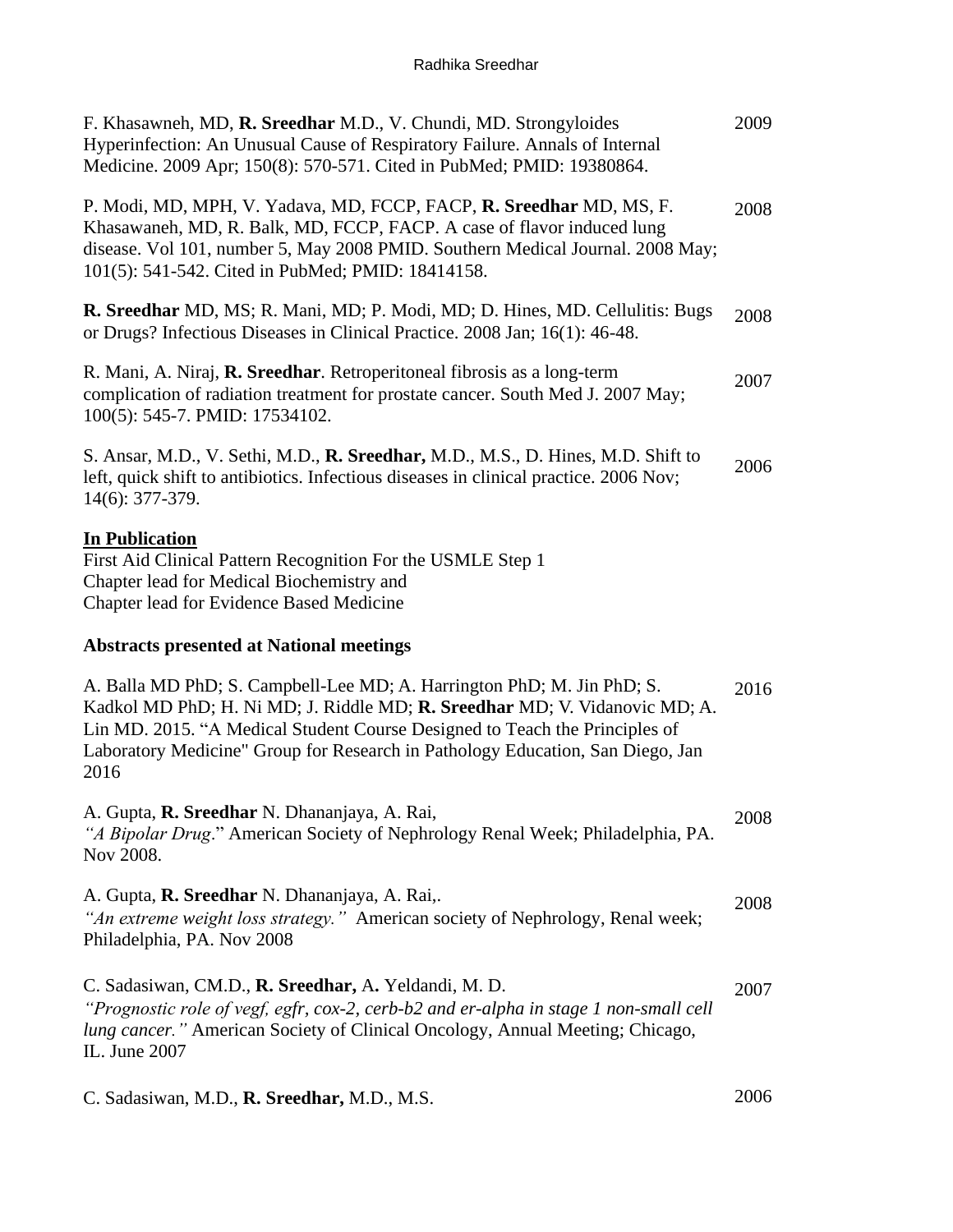*"A lesson in hematology"* American College of Physicians, National Clinical Vignette and Research Competition for Associates; Philadelphia, PA. April 2006

*V.* Sethi, M.D., M. Ganne, M.D., **R. Sreedhar,** M.D., M.S. *"An uncommon solution to a common problem"* American College of Physicians, National Clinical Vignette and Research Competition for Associates; San Diego, CA. April 2007. *P.* Shah, M.D., **R. Sreedhar,** M.D. *"Diabetes – Improving patient care!"*  ABMS/ACGME conference on assessing and improving patient care; Chicago, IL. Nov 2006 2007 2006

## **Abstracts presented at regional meetings**

| Sreedhar, R., Khan, A. R., Gangopadhyaya., A, Park, Y. S., Ana Mauro, A., Doh,<br>S. "Use of a Discharge Observation Tool in Medicine Sub-Internship" Accepted at<br>the Central Group of Educational Affairs, American Association of Medical<br>Colleges Meeting, Rapid City, North Dakota.(Conference Cancelled)         | 4/2020 |
|-----------------------------------------------------------------------------------------------------------------------------------------------------------------------------------------------------------------------------------------------------------------------------------------------------------------------------|--------|
| Sreedhar, R., Khan, A. R., Gangopadhyaya., A, Park, Y. S., Ana Mauro, A., Doh,<br>S. "Knowledge Gaps in Patient Discharge" Accepted at the Central Group of<br>Educational Affairs, American Association of Medical Colleges Meeting, Rapid<br>City, North Dakota. (Conference Cancelled)                                   | 4/2020 |
| Sreedhar, R., Khan, A. R., Gangopadhyaya., A, Park, Y. S., Ana Mauro, A., Doh,<br>S. "A Fourth Year Patient Discharge Curriculum". Accepted at the Central Group of<br>Educational Affairs, American Association of Medical Colleges Meeting, Rapid<br>City, North Dakota.(Conference Cancelled)                            | 4/2020 |
| Bursua, A., Mudreac, A., Koppen, A., Larson, C., Sreedhar <sup>,</sup> R., Park, Y. S.<br>Influence of Default Order Sentence Standardization on the Prescribing Patterns of<br>Hydrocodone-Acetaminophen Combination Products, Accepted at the ACP Internal<br>Medicine Meeting in Los Angeles, CA. (Conference Cancelled) | 4/2020 |
| Mudreac, A., Radosta, J. Sreedhar, R.<br>Effectiveness of Quality Improvement Interventions to Increase Influenza<br>Vaccination Rates.<br>American College of Physicians, Illinois Chapter, Northern Region<br>Residents' and Medical Students' Day                                                                        | 2019   |
| Hill, M, Sreedhar, R.<br>Unexpected aortic dissection: identifying additional clues to diagnosis.<br>American College of Physicians, Illinois Chapter, Northern Region<br>Residents' and Medical Students' Day                                                                                                              | 2017   |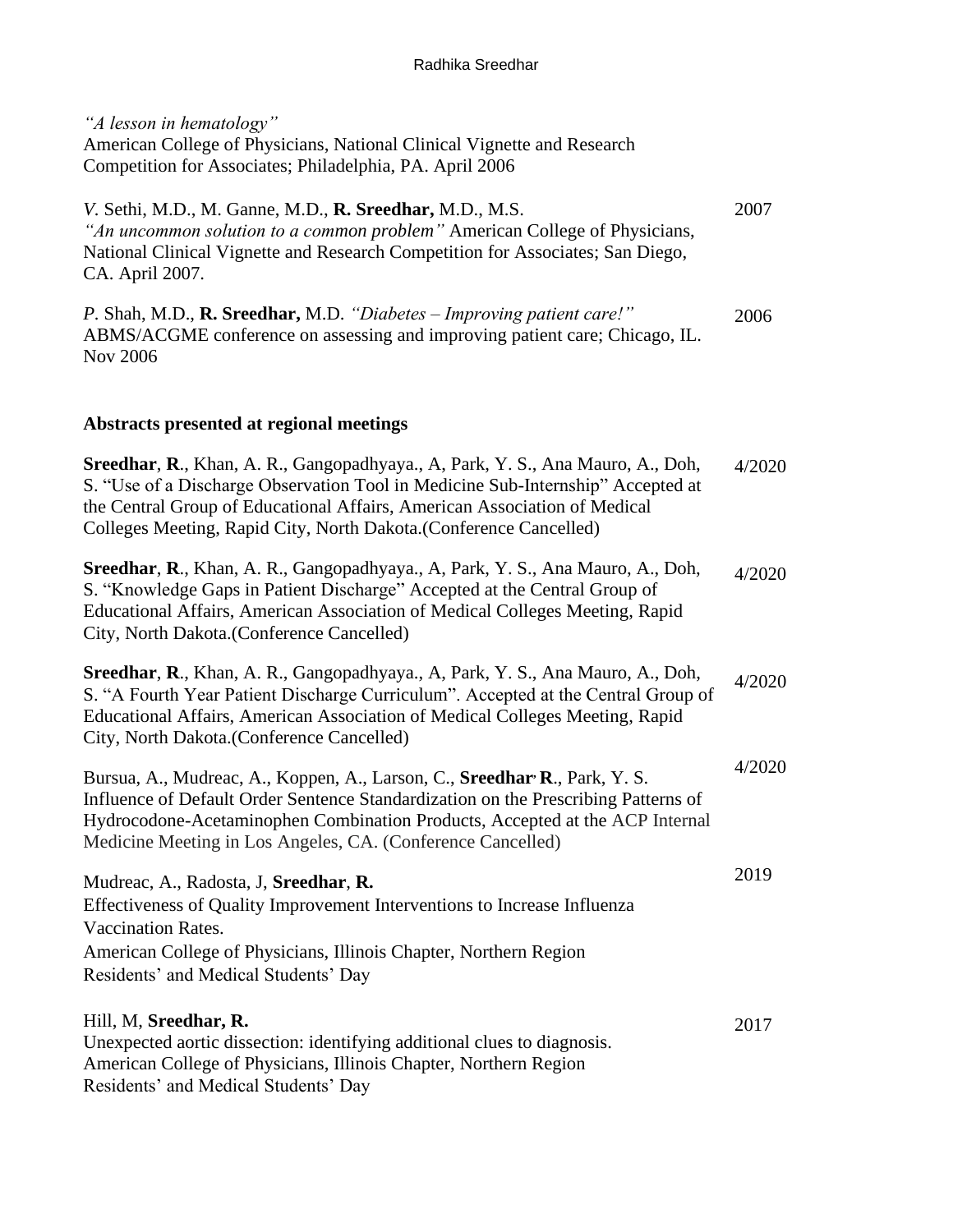| Macrinici, V, Hill, M, Sreedhar, R. Flail chest: more than a surgical problem.<br>American College of Physicians, Illinois Chapter, Northern Region<br>Residents' and Medical Students' Day                                           | 2017 |
|---------------------------------------------------------------------------------------------------------------------------------------------------------------------------------------------------------------------------------------|------|
| Hur, M, Jaramillo, J, Polick, A, Sreedhar, R.<br>Rhupus or Lupus: The Challenge of Defining Arthropathy in SLE Patients.<br>American College of Physicians, Illinois Chapter, Northern Region<br>Residents' and Medical Students' Day | 2015 |
| Sangha, M, A. Kuruvila, A, Sreedhar, R.<br>Atypical Neuroleptic Malignant syndrome<br>American College of Physicians, Illinois Chapter, Northern Region<br><b>Associates Day</b>                                                      | 2013 |
| Dinali M. El., Hall, H., AlDaghlawi, F., Chuy, F., Raqeem, W., Tachauer, A.<br>Sreedhar, R.<br>A Case of Deviated Uvula<br>American College of Physicians, Illinois Chapter, Northern Region<br><b>Associates Day</b>                 | 2013 |
| Phanivardhan, B, Sreedhar R.<br>Gastric Strongyloidiasis and Gastric cancer<br>American College of Physicians, Illinois Chapter, Northern Region<br><b>Associates Day</b>                                                             | 2011 |
| Rai, A, Babireddy, P, Repala, B, Sreedhar, R.<br>Green Urine<br>American College of Physicians, Illinois Chapter, Northern Region<br><b>Associates Day</b>                                                                            | 2011 |
| Kasula, P., Sreedhar, R.<br>Contrast Induced Hyperthyroidism<br>American College of Physicians, Illinois Chapter, Northern Region<br><b>Associates Day</b>                                                                            | 2010 |
| Gupta, A., Sreedhar, R.<br>RIFLE versus modified RIFLE criteria for acute kidney injury in a community hospita<br>American College of Physicians, Illinois Chapter, Northern Region<br><b>Associates Day</b>                          | 2010 |
| Darisetty, S., Sreedhar, R.<br>Acute Lobar Nephronia presenting with normal urine analysis.<br>American College of Physicians, Illinois Chapter, Northern Region<br><b>Associates Day</b>                                             | 2010 |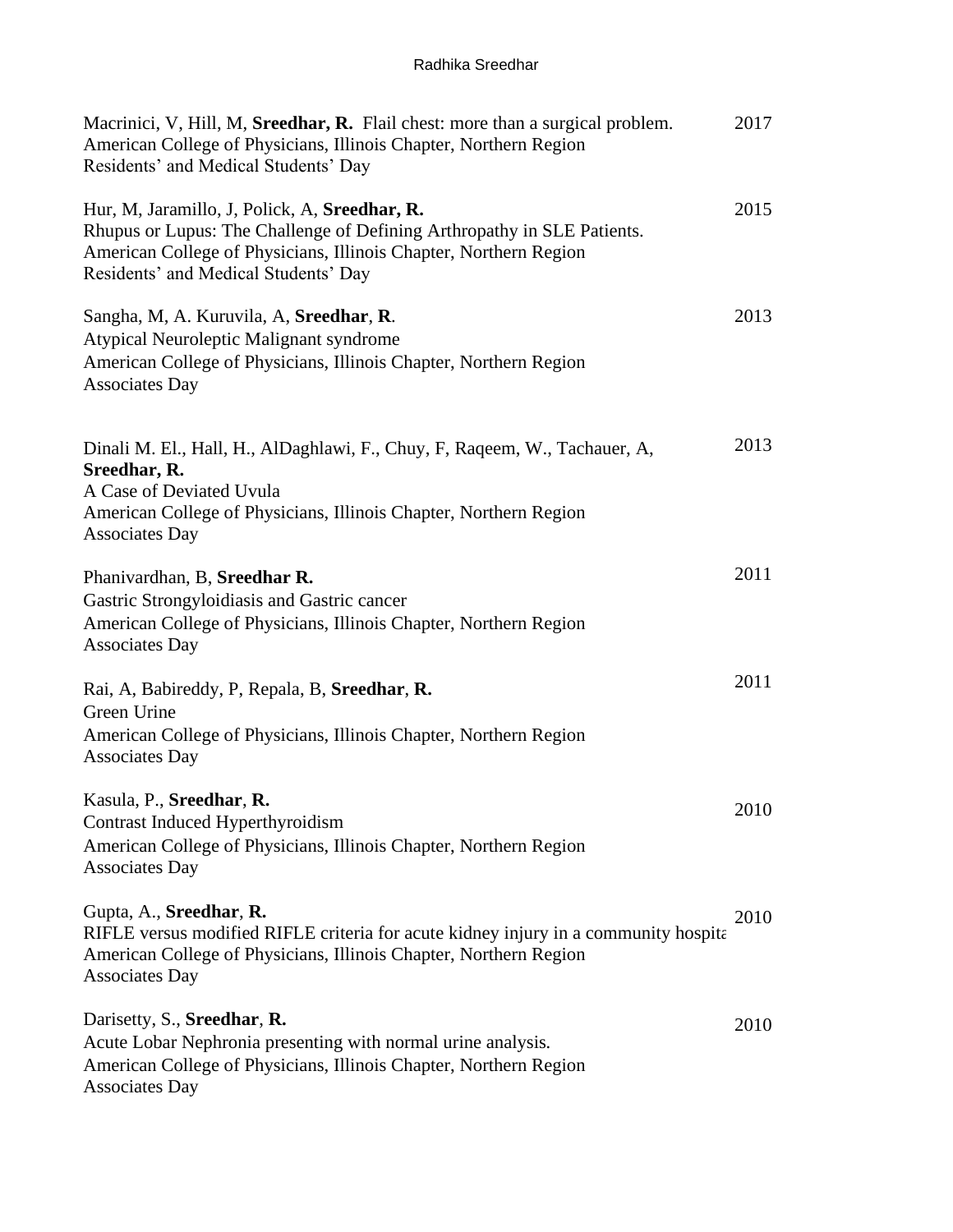| Gangadhariah, S., Sreedhar, R.<br>Rare small intestinal neoplasm causing obstruction.<br>American College of Physicians, Illinois Chapter, Northern Region<br><b>Associates Day</b>                                                                                                                             | 2010    |
|-----------------------------------------------------------------------------------------------------------------------------------------------------------------------------------------------------------------------------------------------------------------------------------------------------------------|---------|
| S. Padam, S., Parvathaneni, S., Sreedhar, R.<br>Enema leading to dialysis.<br>American College of Physicians, Illinois Chapter, Northern Region<br><b>Associates Day</b>                                                                                                                                        | 2010    |
| <b>Workshops</b>                                                                                                                                                                                                                                                                                                |         |
| Accepted<br>Sreedhar, R., Khan, A. R., Gangopadhyaya., A, Park, Y. S., Ana Mauro, A., Doh,<br>S.<br>A Novel Entrustable Professional Activity (EPA)-Aligned Patient Discharge<br>Curriculum and Evaluation<br>Learn Serve Lead 2020: The AAMC Annual Meeting, held in Washington, DC,                           | 11/2020 |
| Sreedhar, R., Khan, A. R., Gangopadhyaya., A, Park, Y. S., Ana Mauro, A., Doh,<br>S. "EPA Aligned Patient Discharge Education Workshop" Accepted at the Central<br>Group of Educational Affairs, American Association of Medical Colleges Meeting<br>on 4/2020, Rapid City, North Dakota (Conference Cancelled) | 3/2020  |
| <b>Sreedhar, R, Chang, L, Graumlich, J, O'Bryant, A. A longitudinal Integrated</b><br>Evidence Based Medicine Curriculum. Central Group of Educational Affairs,<br><b>American Association of Medical Colleges</b>                                                                                              | 3/2019  |
| Abstracts presented at local meetings.                                                                                                                                                                                                                                                                          |         |
| Atisha P, Jucan I, Eng J., Sreedhar, R,<br>Drug Reaction with Eosinophilia and Systemic Symptoms, More than just a Drug<br>Rash<br>Department of Medicine Scholarly Activities Day, UIC                                                                                                                         | 2017    |
| Ng, R., Cooper, R., Schmidt, T. Meyer, J., Sreedhar, R.<br>Hypercalcemia: a Poor Prognostic Marker in B Cell Lymphoma?<br>Department of Medicine Scholarly Activities Day, UIC                                                                                                                                  | 2016    |
| Ng, R., Cooper, R., Meyer, J., Sreedhar, R.<br>Metformin-Associated Hypoglycemia: A Lesson in Biochemistry.<br>Department of Medicine Scholarly Activities Day, UIC                                                                                                                                             | 2016    |
| Schmidt, T., Meyer J., Sreedhar, R.                                                                                                                                                                                                                                                                             | 2016    |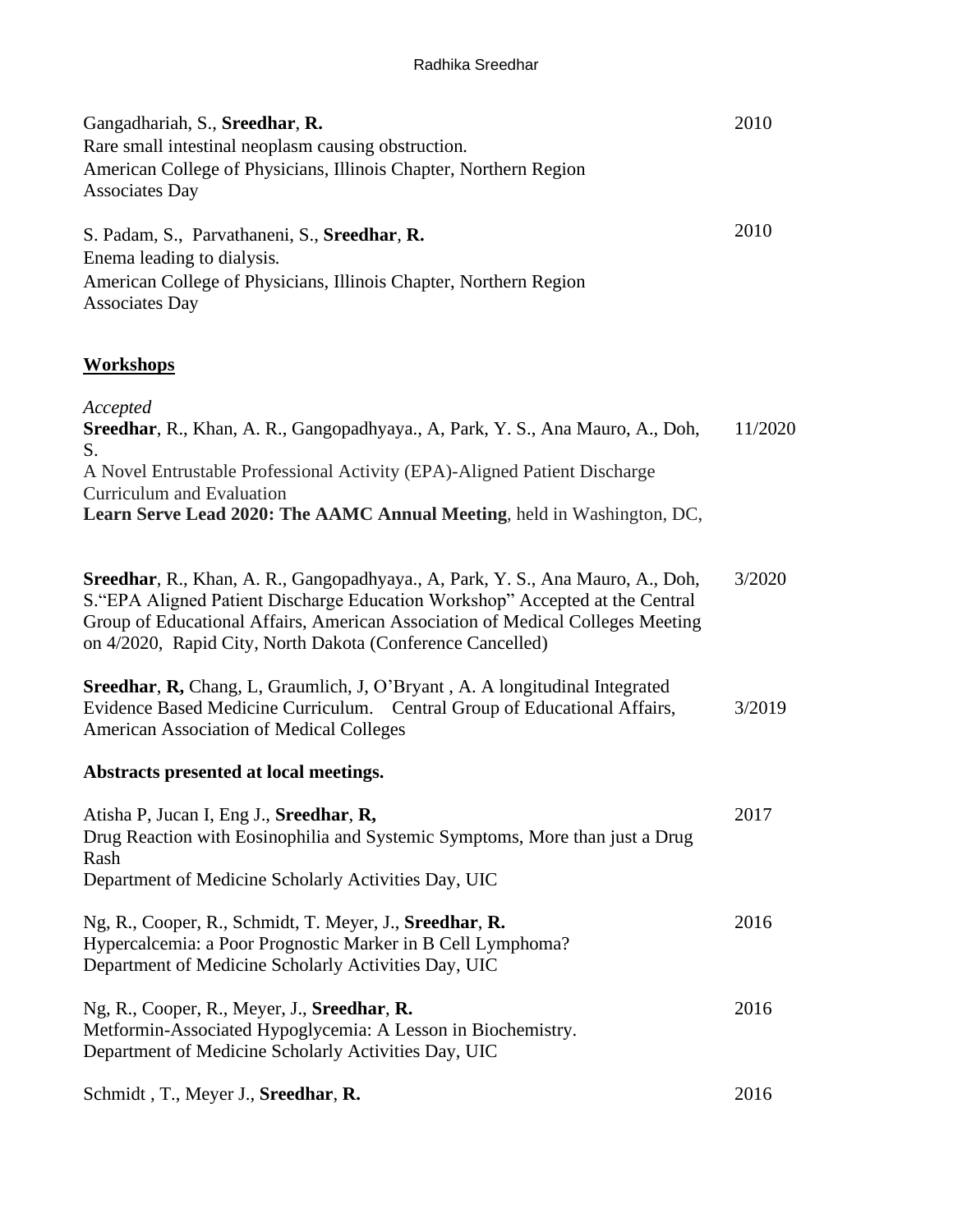| Pylephlebitis with Escherichia Coli, Enterococcus Avium and Eggerthella Lenta<br>bacteremia.                                                                                                                                                                                                  |      |
|-----------------------------------------------------------------------------------------------------------------------------------------------------------------------------------------------------------------------------------------------------------------------------------------------|------|
| Department of Medicine Scholarly Activities Day, UIC                                                                                                                                                                                                                                          |      |
| Schmidt, T, Sreedhar, R.<br>The diagnostic challenge of distinguishing Kikuchi-Fujimoto disease from systemic<br>lupus erythematosus in patients with tender cervical lymphadenopathy: a case report<br>and review of the literature.<br>Department of Medicine Scholarly Activities Day, UIC | 2016 |
| Solotskaya A., Mbachu J., Sreedhar, R.<br>Superior mesenteric vein thrombosis - an unusual cause of abdominal pain.<br>Department of Medicine Scholarly Activities Day, UIC                                                                                                                   | 2016 |
| Choi, J., Sreedhar, R.<br>A Gut Feeling on Tuberous Sclerosis.<br>Department of Medicine Scholarly Activities Day, UIC                                                                                                                                                                        | 2016 |
| Vashi N., Mariano A., Menchaca M., Sreedhar, R.<br>Calcium, calcium everywhere but not a bone to spare!<br>Department of Medicine Scholarly Activities Day, UIC                                                                                                                               | 2016 |
| Sreedhar, R, Ramalingam, M., Brahmbhatt, N.<br>Hypersensitivity pneumonitis: A case report.<br>Department of Medicine Scholarly Activities Day, UIC                                                                                                                                           | 2015 |
| Martini, M, Sreedhar, R.<br>New Onset Chest Pain in a Patient with Eosinophilic Granulomatosis with<br>Polyangitis. Matthew Martini, B.S, Radhika Sreedhar, MD, MS.<br>Department of Medicine Scholarly Activities Day, UIC                                                                   | 2015 |
| Wu, C. Sreedhar, R.<br>A Case Study of Dicentric Chromosome (9;20) Positive B-cell Precursor Acute<br>Lymphoblastic Leukemia in Adults<br>Department of Medicine Scholarly Activities Day, UIC                                                                                                | 2015 |
| Thomas R., Oh C, Sreedhar, R.<br>HDL-C in Patients with COPD<br>Department of Medicine Scholarly Activities Day, UIC                                                                                                                                                                          | 2015 |
| Thomas, A., Sreedhar, R, Lingala, K., Pravinkumar, S., Sharma, T., Cherabuddi,<br>Κ.<br>Nail fold capillary microscopy in patients with diabetes a comparison with normal- a<br>pilot study.<br>UIC Diabetes & Obesity Research Day on Tuesday, October 8, 2013.                              | 2013 |